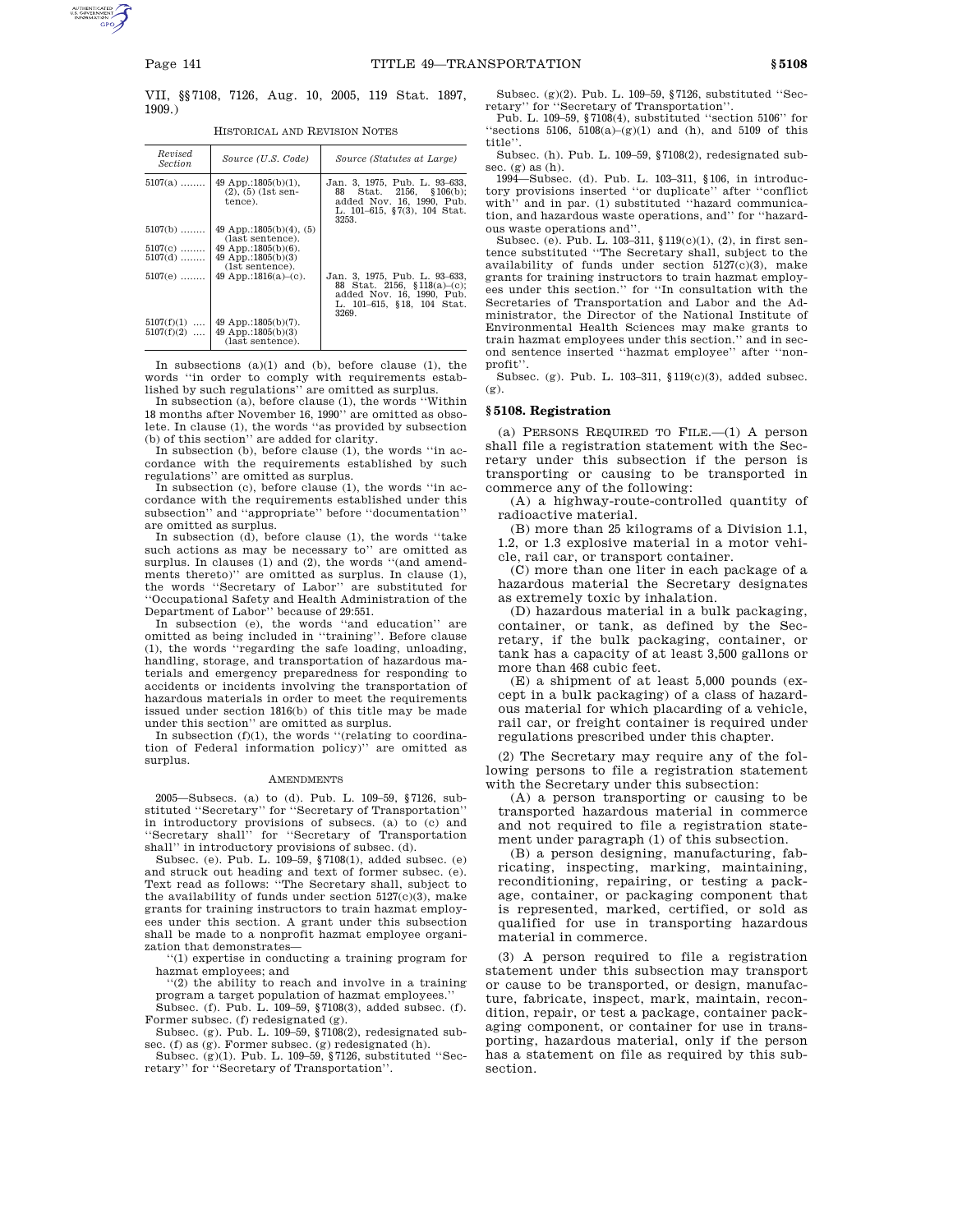(4) The Secretary may waive the filing of a registration statement, or the payment of a fee, required under this subsection, or both, for any person not domiciled in the United States who solely offers hazardous materials for transportation to the United States from a place outside the United States if the country of which such

person is a domiciliary does not require persons domiciled in the United States who solely offer hazardous materials for transportation to the foreign country from places in the United States to file registration statements, or to pay fees, for making such an offer.

(b) FORM, CONTENTS, AND LIMITATION ON FIL-INGS.—(1) A registration statement under subsection (a) of this section shall be in the form and contain information the Secretary requires by regulation. The Secretary may use existing forms of the Department of Transportation and the Environmental Protection Agency to carry out this subsection. The statement shall include—

(A) the name and principal place of business of the registrant;

(B) a description of each activity the registrant carries out for which filing a statement under subsection (a) of this section is required; and

(C) each State in which the person carries out any of the activities.

(2) A person carrying out more than one activity, or an activity at more than one location, for which filing is required only has to file one registration statement to comply with subsection (a) of this section.

(c) FILING.—Each person required to file a registration statement under subsection (a) shall file the statement in accordance with regulations prescribed by the Secretary.

(d) SIMPLIFYING THE REGISTRATION PROCESS.— The Secretary may take necessary action to simplify the registration process under subsections (a)–(c) of this section and to minimize the number of applications, documents, and other information a person is required to file under this chapter and other laws of the United States.

(e) COOPERATION WITH ADMINISTRATOR.—The Administrator of the Environmental Protection Agency shall assist the Secretary in carrying out subsections  $(a)-(g)(1)$  and  $(h)$  of this section by providing the Secretary with information the Secretary requests to carry out the objectives of subsections  $(a)-(g)(1)$  and  $(h)$ .

(f) AVAILABILITY OF STATEMENTS.—The Secretary shall make a registration statement filed under subsection (a) of this section available for inspection by any person for a fee the Secretary establishes. However, this subsection does not require the release of information described in section 552(b) of title 5 or otherwise protected by law from disclosure to the public.

(g) FEES.—(1) The Secretary shall establish, impose, and collect from a person required to file a registration statement under subsection (a) of this section a fee necessary to pay for the costs of the Secretary in processing the statement.

(2)(A) In addition to a fee established under paragraph (1) of this subsection, the Secretary shall establish and impose by regulation and collect an annual fee. Subject to subparagraph (B) of this paragraph, the fee shall be at least \$250 but not more than \$3,000 from each person required to file a registration statement under this section. The Secretary shall determine the amount of the fee under this paragraph on at least one of the following:

(i) gross revenue from transporting hazardous material.

(ii) the type of hazardous material transported or caused to be transported.

(iii) the amount of hazardous material transported or caused to be transported.

(iv) the number of shipments of hazardous material.

(v) the number of activities that the person carries out for which filing a registration statement is required under this section.

(vi) the threat to property, individuals, and the environment from an accident or incident involving the hazardous material transported or caused to be transported.

(vii) the percentage of gross revenue derived from transporting hazardous material.

(viii) the amount to be made available to carry out sections  $5108(g)(2)$ ,  $5115$ , and  $5116$  of this title.

(ix) other factors the Secretary considers appropriate.

(B) The Secretary shall adjust the amount being collected under this paragraph to reflect any unexpended balance in the account established under section 5116(i) of this title. However, the Secretary is not required to refund any fee collected under this paragraph.

(C) The Secretary shall transfer to the Secretary of the Treasury amounts the Secretary of Transportation collects under this paragraph for deposit in the Hazardous Materials Emergency Preparedness Fund established under section 5116(i) of this title.

(3) FEES ON EXEMPT PERSONS.—Notwithstanding subsection (a)(4), the Secretary shall impose and collect a fee of \$25 from a person who is required to register under this section but who is otherwise exempted by the Secretary from paying any fee under this section. The fee shall be used to pay the costs incurred by the Secretary in processing registration statements filed by such persons.

(h) MAINTAINING PROOF OF FILING AND PAY-MENT OF FEES.—The Secretary may prescribe regulations requiring a person required to file a registration statement under subsection (a) of this section to maintain proof of the filing and payment of fees imposed under subsection (g) of this section.

(i) RELATIONSHIP TO OTHER LAWS.—(1) Chapter 35 of title 44 does not apply to an activity of the Secretary under subsections  $(a)-(g)(1)$  and  $(h)$  of this section.

 $(2)(A)$  This section does not apply to an employee of a hazmat employer.

(B) Subsections (a)–(h) of this section do not apply to a department, agency, or instrumentality of the United States Government, an authority of a State or political subdivision of a State, an Indian tribe, or an employee of a department, agency, instrumentality, or authority carrying out official duties.

(Pub. L. 103–272, §1(d), July 5, 1994, 108 Stat. 765; Pub. L. 103–311, title I, §§104, 117(a)(3), 119(d)(1),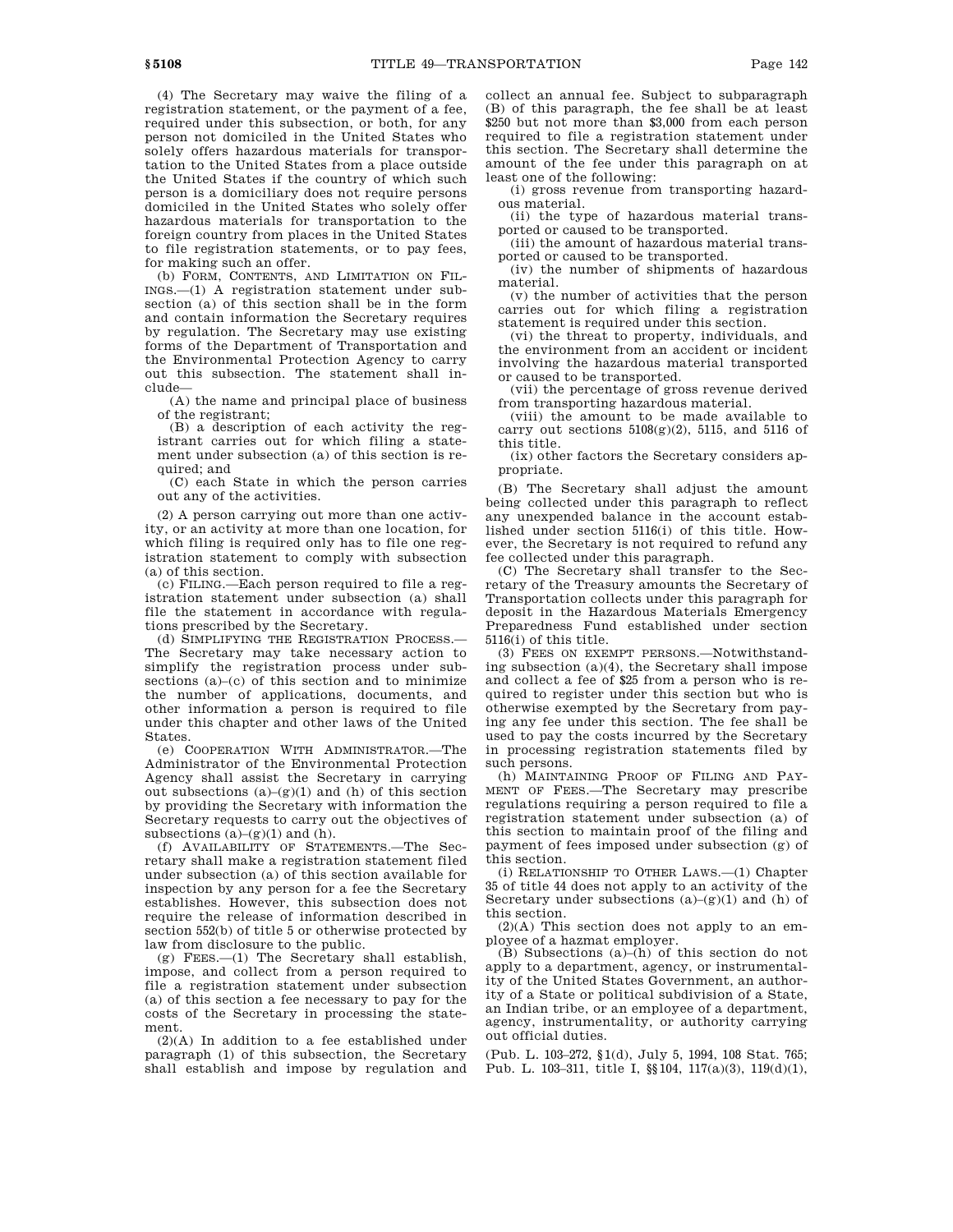Aug. 26, 1994, 108 Stat. 1673, 1678, 1680; Pub. L. 105–102, §2(3), Nov. 20, 1997, 111 Stat. 2204; Pub. L. 105–225, §7(b)(1), Aug. 12, 1998, 112 Stat. 1511; Pub. L. 109–59, title VII, §§7109(a)–(c), (e), (f), 7114(d)(3), 7126, Aug. 10, 2005, 119 Stat. 1897, 1898, 1900, 1909.)

HISTORICAL AND REVISION NOTES PUB. L. 103-272

| Revised<br><i>Section</i>                 | Source (U.S. Code)                                                                     | Source (Statutes at Large)                                                                                                                                                                                           |
|-------------------------------------------|----------------------------------------------------------------------------------------|----------------------------------------------------------------------------------------------------------------------------------------------------------------------------------------------------------------------|
| $5108(a)(1)$                              | 49 App.:1805 $(c)(1)$ .                                                                | Jan. 3, 1975, Pub. L. 93–633,<br>Stat. $2156, \S 106(c);$<br>88.<br>added Nov. 16, 1990, Pub.<br>L. 101-615, §8(a), 104 Stat.<br>3255; Oct. 24, 1992, Pub. L.<br>102-508, $$503(a)(1)–(3)$ , (b),<br>106 Stat. 3311. |
| $5108(a)(2)$<br>$5108(a)(3)$<br>$5108(b)$ | 49 App.:1805 $(c)(3)$ .<br>49 App.:1805 $(c)(4)$ .<br>$49$ App.:1805(c)(7).<br>$(8)$ . |                                                                                                                                                                                                                      |
| $5108(c)$                                 | 49 App.:1805(c)(5).<br>(6).                                                            |                                                                                                                                                                                                                      |
| $5108(d)$<br>$5108(e)$                    | $49$ App.:1805(c)(9).<br>49 App.:1805 $(c)(2)$ .                                       |                                                                                                                                                                                                                      |
| $5108(f)$                                 | $49$ App.:1805(c)(10).                                                                 |                                                                                                                                                                                                                      |
| $5108(g)(1)$<br>$5108(g)(2)$              | $49$ App.:1805(c)(11).<br>49 App.:1815(h)<br>$(1)–(5)$ .                               | Jan. 3, 1975, Pub. L. 93-633,<br>88 Stat. 2156, §117A(h)(1)-<br>$(5)$ ; added Nov. 16, 1990,<br>Pub. L. 101-615, §17, 104<br>Stat. 3267.                                                                             |
| $5108(h)$<br>$5108(i)$                    | 49 App.:1805 $(c)(12)$ .<br>49 App.:1805 $(c)$<br>$(13)–(15)$ .                        |                                                                                                                                                                                                                      |

In subsection  $(b)(1)$ , before clause  $(A)$ , the words "at a minimum'' are omitted as surplus.

In subsection (d), the words ''streamline and'', ''with respect to a person who is required to file a registration statement under this subsection'', and ''with the Department of Transportation'' are omitted as surplus.

In subsection (g), the word ''impose'' is substituted for ''assess'' for consistency in the revised title and with other titles of the United States Code.

In subsection  $(g)(2)(A)$ , before clause (i), the words ''Not later than September 30, 1992'' are omitted as obsolete. In clause (viii), the words ''of funds'' are omitted as surplus.

In subsection  $(g)(2)(B)$ , the words "of fees" and "from persons'' are omitted as surplus.

In subsection (i)(1), the words ''(relating to coordination of Federal information policy)'' are omitted as surplus.

In subsection  $(i)(2)(A)$ , the words "Notwithstanding" any other provisions of this subsection'' are omitted as surplus.

### PUB. L. 105–102

This amends 49:5108(f) to correct an erroneous crossreference.

#### AMENDMENTS

2005—Subsec. (a)(1). Pub. L. 109–59, §7126, substituted ''Secretary'' for ''Secretary of Transportation'' in introductory provisions.<br>Subsec.  $(a)(1)(B)$ . F

 $(a)(1)(B)$ . Pub. L. 109-59, §7109(a)(1), substituted ''Division 1.1, 1.2, or 1.3 explosive material'' for 'class A or B explosive''

Subsec. (a)(2). Pub. L. 109–59, §7126, substituted ''Secretary may'' for ''Secretary of Transportation may'' in introductory provisions.

Subsec. (a)(2)(B). Pub. L. 109–59, §7109(a)(2), amended subpar. (B) generally. Prior to amendment, subpar. (B) read as follows: ''a person manufacturing, fabricating, marking, maintaining, reconditioning, repairing, or testing a package or container the person represents, marks, certifies, or sells for use in transporting in commerce hazardous material the Secretary designates.''

Subsec. (a)(3). Pub. L. 109–59, §7109(a)(3), substituted ''design, manufacture, fabricate, inspect, mark, maintain, recondition, repair, or test a package, container packaging component, or'' for ''manufacture, fabricate,

mark, maintain, recondition, repair, or test a package or''.

Subsec. (b)(1). Pub. L. 109–59, §7126, substituted ''Secretary requires'' for ''Secretary of Transportation requires'' in introductory provisions.

Subsec. (b)(1)(C). Pub. L. 109–59, §7109(b), substituted ''any of the activities'' for ''the activity''.

Subsec. (c). Pub. L. 109–59, §7109(c), amended heading and text of subsec. (c) generally. Prior to amendment, text read as follows:

''(1) Each person required to file a registration statement under subsection (a) of this section must file the first statement not later than March 31, 1992. The Secretary of Transportation may extend that date to September 30, 1992, for activities referred to in subsection (a)(1) of this section. A person shall renew the statement periodically consistent with regulations the Secretary prescribes, but not more than once each year and not less than once every 5 years.

''(2) The Secretary of Transportation shall decide by regulation when and under what circumstances a registration statement must be amended and the procedures to follow in amending the statement.''

Subsecs. (d) to (f). Pub. L. 109–59, §7126, substituted ''Secretary'' for ''Secretary of Transportation'' in subsec. (d), ''Secretary in carrying'' for ''Secretary of Transportation in carrying'' in subsec. (e), and ''Secretary shall'' for ''Secretary of Transportation shall'' in subsec. (f).

Subsec. (g)(1). Pub. L. 109–59, §7126, substituted ''Secretary shall'' for ''Secretary of Transportation shall''.

Pub. L. 109–59, §7109(f)(1), substituted ''shall'' for ''may''.

Subsec. (g)(2)(A). Pub. L. 109–59, §7126, substituted ''Secretary shall establish'' for ''Secretary of Transportation shall establish'' in introductory provisions.

Pub. L. 109–59, §7109(f)(2), substituted ''\$3,000'' for ''\$5,000'' in introductory provisions.

Subsec. (g)(2)(B). Pub. L. 109–59, §7126, substituted ''Secretary shall'' for ''Secretary of Transportation shall''.

Subsec. (g)(2)(C). Pub. L. 109–59, §7126, substituted ''Secretary shall'' for ''Secretary of Transportation shall''.

Pub. L. 109–59, §7114(d)(3), substituted ''the Hazardous Materials Emergency Preparedness Fund established'' for ''the account the Secretary of the Treasury establishes''.

Subsec. (g)(3). Pub. L. 109–59, §7109(f)(3), added par. (3).

Subsec. (h). Pub. L. 109–59, §7126, substituted ''Secretary'' for ''Secretary of Transportation''.

Subsec. (i)(1). Pub. L. 109–59, §7126, substituted ''Secretary'' for ''Secretary of Transportation''.

Subsec. (i)(2)(B). Pub. L. 109–59, §7109(e), inserted ''an Indian tribe,'' after ''subdivision of a State,''.

1998—Subsec. (f). Pub. L. 105–225 substituted ''section 552(b)'' for ''section 552(f)''.

1997—Subsec. (f). Pub. L. 105–102 which directed substitution of ''section 552(b)'' for ''section 522(f)'' could not be executed because ''section 522(f)'' did not appear.

1994—Subsec. (a)(1)(D). Pub. L. 103–311, §117(a)(3), substituted ''a bulk packaging'' for ''a bulk package'' and

''the bulk packaging'' for ''the package''.

Subsec. (a)(4). Pub. L. 103–311, §104, added par. (4).

Subsec.  $(g)(2)(A)(viii)$ . Pub. L. 103-311, §119(d)(1), struck out ''5107(e),'' before ''5108(g)(2)''.

### **REGISTRATION**

Pub. L. 109–59, title VII, §7109(d), Aug. 10, 2005, 119 Stat. 1898, provided that: ''As soon as practicable, the Administrator of the Pipeline and Hazardous Materials Safety Administration shall transmit to the Federal Motor Carrier Safety Administration hazardous material registrant information obtained before, on, or after the date of enactment of this Act [Aug. 10, 2005] under section 5108 of title 49, United States Code, together with any Department of Transportation identification number for each registrant.''